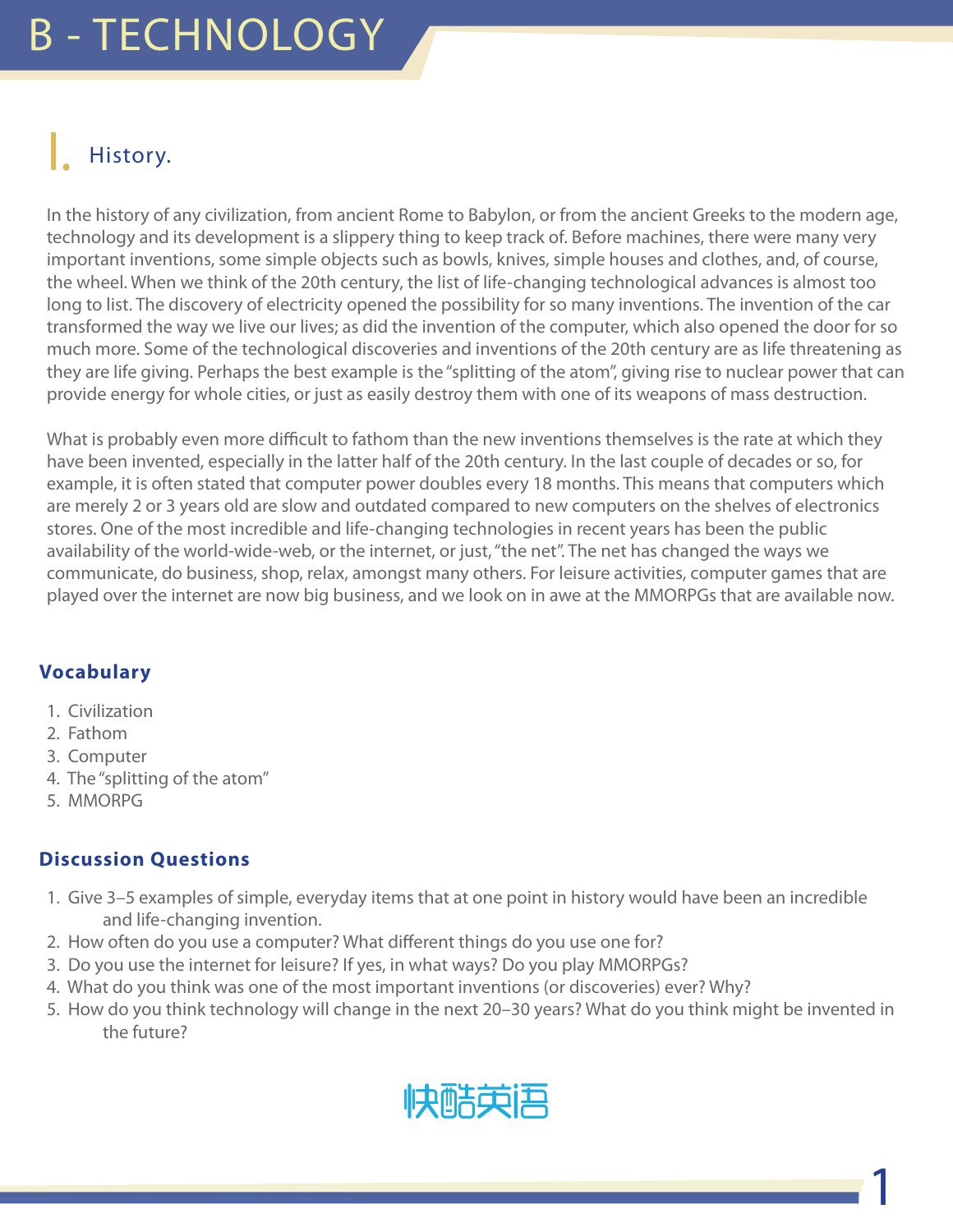#### Internet, culture and language.

By living within a family group or a social group, we form a community. Through basic human interaction we share ideas, beliefs, thoughts, and so on. To do this, we must form basic language. In doing so, we are inventing and accumulating culture. It used to take years, generations, to update language as those authors of dictionaries who controlled this were only in academia. But in the modern era, the primary difference is not in the content but the speed at which this content can travel between members of a family or social group. So now the mechanics of social media take over. Someone in Ecuador posts what they feel is a socially relevant video. They post the video on social networking. And almost as quickly as the post is made, it has been accessed on the internet endless times and "gone viral", meaning the post is now the most relevant thing on the net … for the next few hours of the day, anyway.

So now, online dictionaries are nearly constantly updating new changes to words and even adding new words on a regular basis. One example of a word that has been updated with a modern meaning is 'tablet'. What did 'tablet' used to refer in ancient times, and what does it refer to now? What famous tablets are there in human culture? One pair of stone tablets in particular comes to mind. But what is the commonly used definition of 'tablet' today? Today, 'tablet' most commonly refers to a wireless handheld graphical communication device which can stand alone as a basic gaming and multi-media platform. Phew! There are new and interesting words being invented and added to online dictionaries almost every day. Just pick your favorite internet dictionary and go wild!

#### **Vocabulary**

- 1. Language
- 2. Viral
- 3. Social Networking
- 4. Culture
- 5. Tablet

- 1. Explain 'viral' as it pertains to the internet.
- 2. Explain the difference between an ancient, stone tablet and a modern-day, electronic tablet.
- 3. Can you think of some words that you understand now but that you would not have understood 10, 15 or 20 years ago? Are all of these words related to technology?
- 4. In what other ways has technology changed how we live our lives?
- 5. What are one or two of your favorite inventions in the past few decades? Why? What do you use them for?

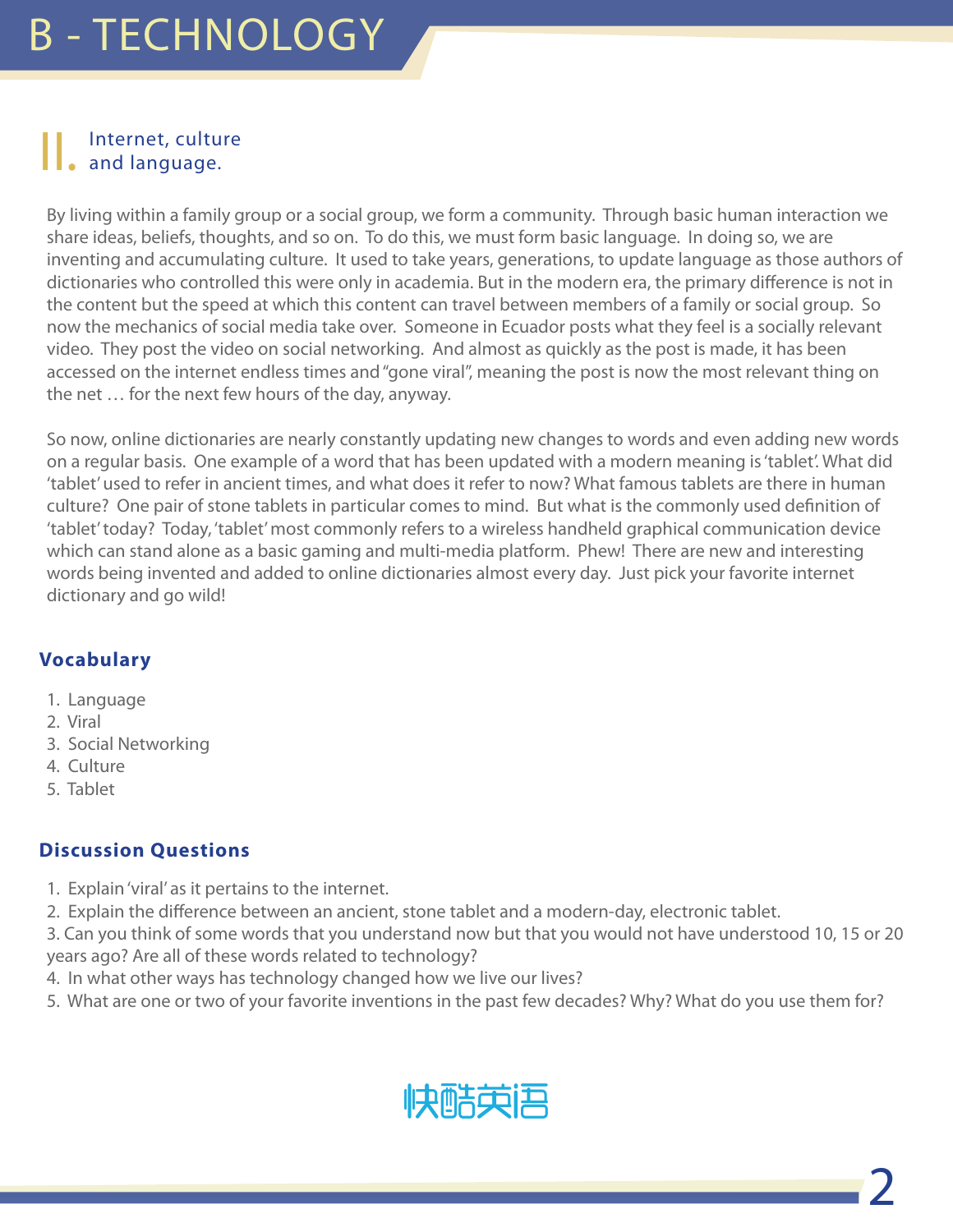# || Benefits of technology.

Call them what you like, there is an unending list of electronic devices, including televisions, DVD players, MP3 players, PCs (personal computer) and PC-related items, or just plain gadgets like cutting edge wrist watches. Of course, the list of benefits gained from these devices is quite long. Electricity, the light bulb, antibiotics, the automobile, all the way out to space flight; where families once sat around a radio the size of a modern day TV for entertainment and news, this then became the television and then the internet and, tomorrow, who knows? Nowadays, with our computers, be they servers or tablets, it seems we find ourselves doing online searches, browsing, and texting much of the time.

Technology as a whole has become, to say the least, a vital necessity. Without the automobile, buses, trains and air travel, how would we get about in our daily lives? Can we now imagine a world without the internet or television, or even the radio? How would we learn about current events and receive important messages from all levels of government? And take the refrigerators out of every kitchen and see what mayhem removing a so-called "convenience" would cause!

#### **Vocabulary**

- 1. Cutting edge
- 2. Modern convenience
- 3. Browsing
- 4. Texting
- 5. Modern era

- 1. How would you define 'technology'?
- 2. Give 3–5 examples of indispensable technologies (i.e. technologies that, without which, you would find your life radically changed).
- 3. Give 3–5 examples of useful technologies (i.e. technologies that you don't need but that are helpful in your life).
- 4. What are some of the drawbacks of some of the technologies you have discussed in this lesson?
- 5. What is the most important technology ever invented? Why do you think so?

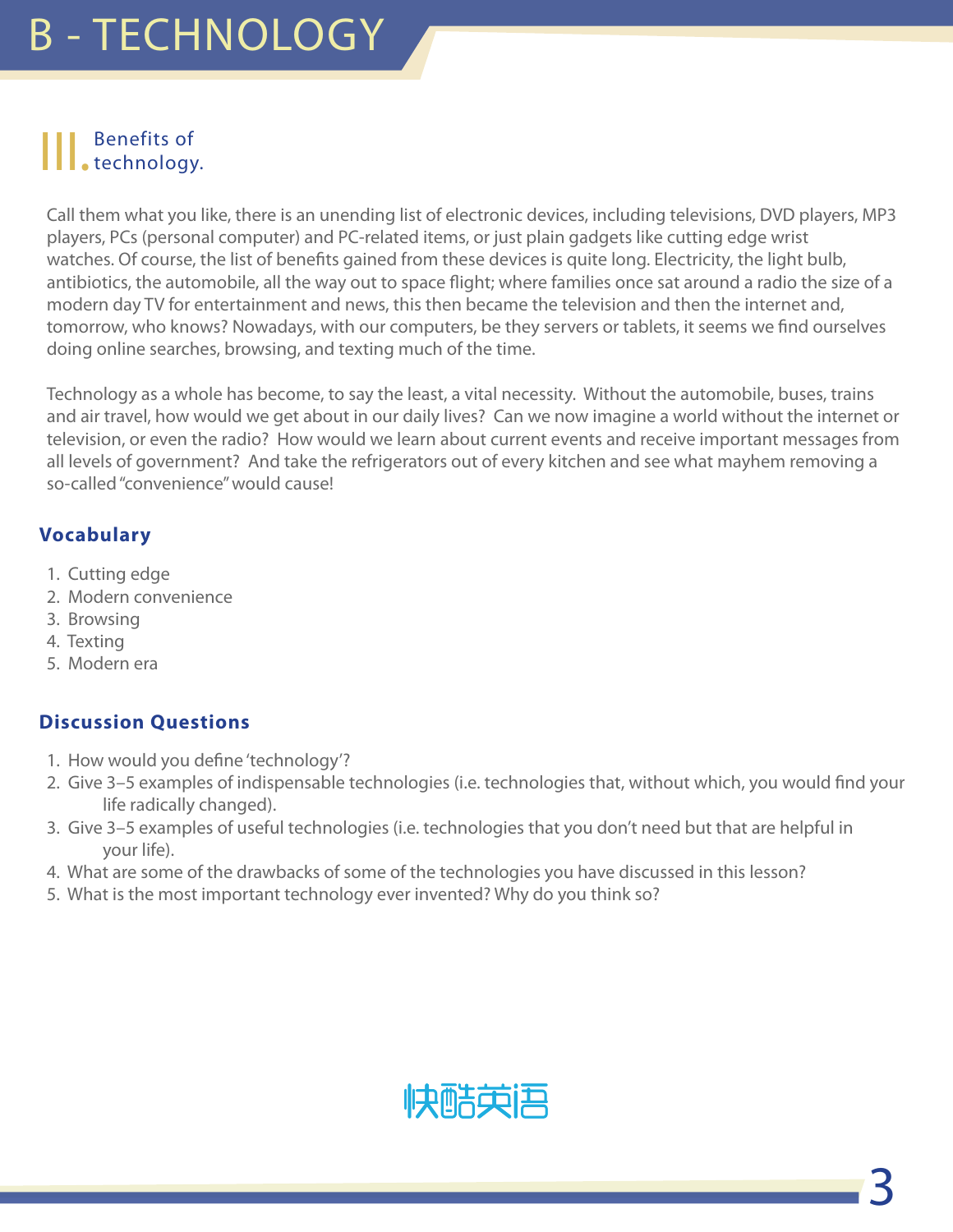# IV. Are there negative aspects of modern technology?

How can technology be negative? It seems as though throughout history things have gotten better each time there was a technological advancement. Yet it can also be said that there are negative aspects of technology. For example, laziness could be one. The television, with more and more channels and content becoming available, often has parents using it as a stand-in babysitter so they can get other things done. So, instead of going outside to play, children might stay indoors and not only lazily watch TV, but also become fat just sitting there in front of it. Perhaps TV has made both parents and children lazy. Things have only gone further down this path with the internet. Games, multi-media, and social-media websites have further increased laziness. And it gets worse.

As a society, as a greater community, we used to go out and interact with one another, do things together, and help one another out in times of need. Now it seems we only go out to run an errand, and then head back home. How far away did we get from our "sanctuary"? Probably not very far; and while we were out, we probably posted, tweeted, and/or texted on our smartphones! We are well into what many see as a society of people who have stopped actually interacting with other people, except for online. There is even now a difference between our "online lives" and the "real world". This has started some scary new trends. One is cyberbullying, which has created a generation of people that feels the anonymity of the internet allows them to say and do things they would not normally do, and sometimes cruel things.

#### **Vocabulary**

- 1. Errand
- 2. Responsibility
- 3. Sanctuary
- 4. "Real world"
- 5. Cyberbully

- 1. Do you agree that television has made us lazy? Why or why not? If it has made us lazy, how might we be able to rectify this?
- 2. What are some of the other negative aspects of modern technology? How can these be addressed?
- 3. Compare socializing with people online and in the "real world". What are some of the pros and cons of both?
- 4. What is cyberbullying and what should be done about it?
- 5. What are some of the dangers of people hiding their identities online, or of being anonymous online?